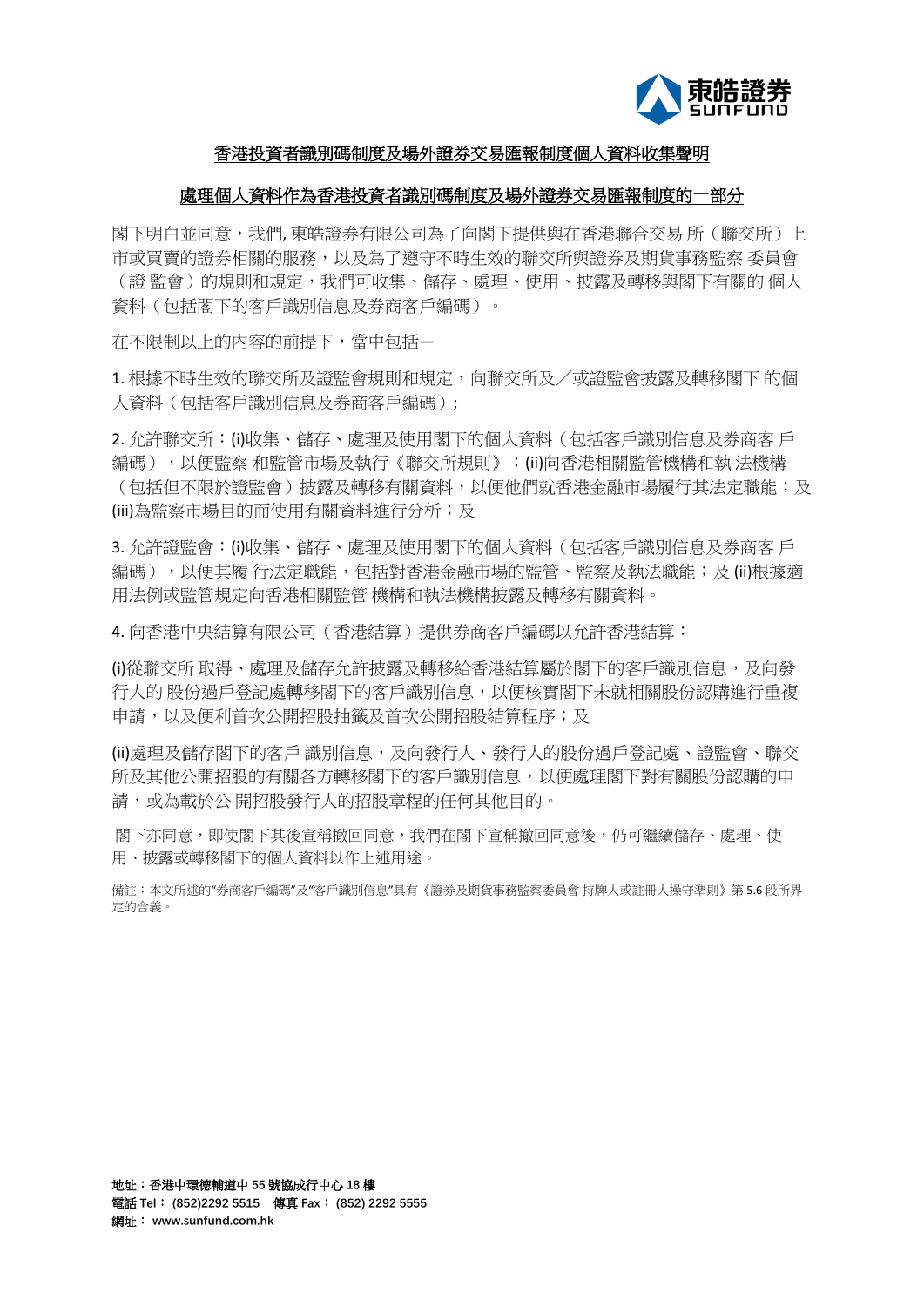

# 未能提供個人資料或同意的後果

閣下如未能向我們提供個人資料或上述同意,可能意味著我們不會或不能夠再(視情況而定) 執行閣下的交易指示 或向閣下提供證券相關服務,惟出售、轉出或提取閣下現有的證券持倉 (如有)除外。

### 確認和同意

本人/吾等確認本人/吾等已閱讀並了解東皓證券有限公司的香港投資者識別碼制度及場外證券 交易匯報制度個人資料收集聲明的內容。 本人/吾等表示本人/吾等同意東皓證券有限公司根據 關於香港投資者識別 碼制度及場外證券交易匯報制度個人資料收集聲明中的條款和目的使用 本人/吾等之個人資料。

戶口號碼: \_\_\_\_\_\_\_\_\_\_\_\_\_\_\_\_\_\_\_\_\_\_\_\_\_\_\_\_ 客戶簽署: \_\_\_\_\_\_\_\_\_\_\_\_\_\_\_\_\_\_\_\_\_\_\_\_\_\_\_\_\_\_\_\_

客戶姓名: \_\_\_\_\_\_\_\_\_\_\_\_\_\_\_\_\_\_\_\_\_\_\_\_\_\_\_\_ 日期: \_\_\_\_\_\_\_\_\_\_\_\_\_\_\_\_\_\_\_\_\_\_\_\_\_\_\_\_\_\_\_\_

如中 、英文版本有任何分歧,概以英文版本為準

| For Office Use Only |              |           |              |          |  |  |  |
|---------------------|--------------|-----------|--------------|----------|--|--|--|
| Signature           | Received By: | Input By: | Approved By: | Remarks: |  |  |  |
| checked By:         |              |           |              |          |  |  |  |
|                     |              |           |              |          |  |  |  |
|                     |              |           |              |          |  |  |  |
| Date:               | Date:        | Date:     | Date:        |          |  |  |  |
|                     |              |           |              |          |  |  |  |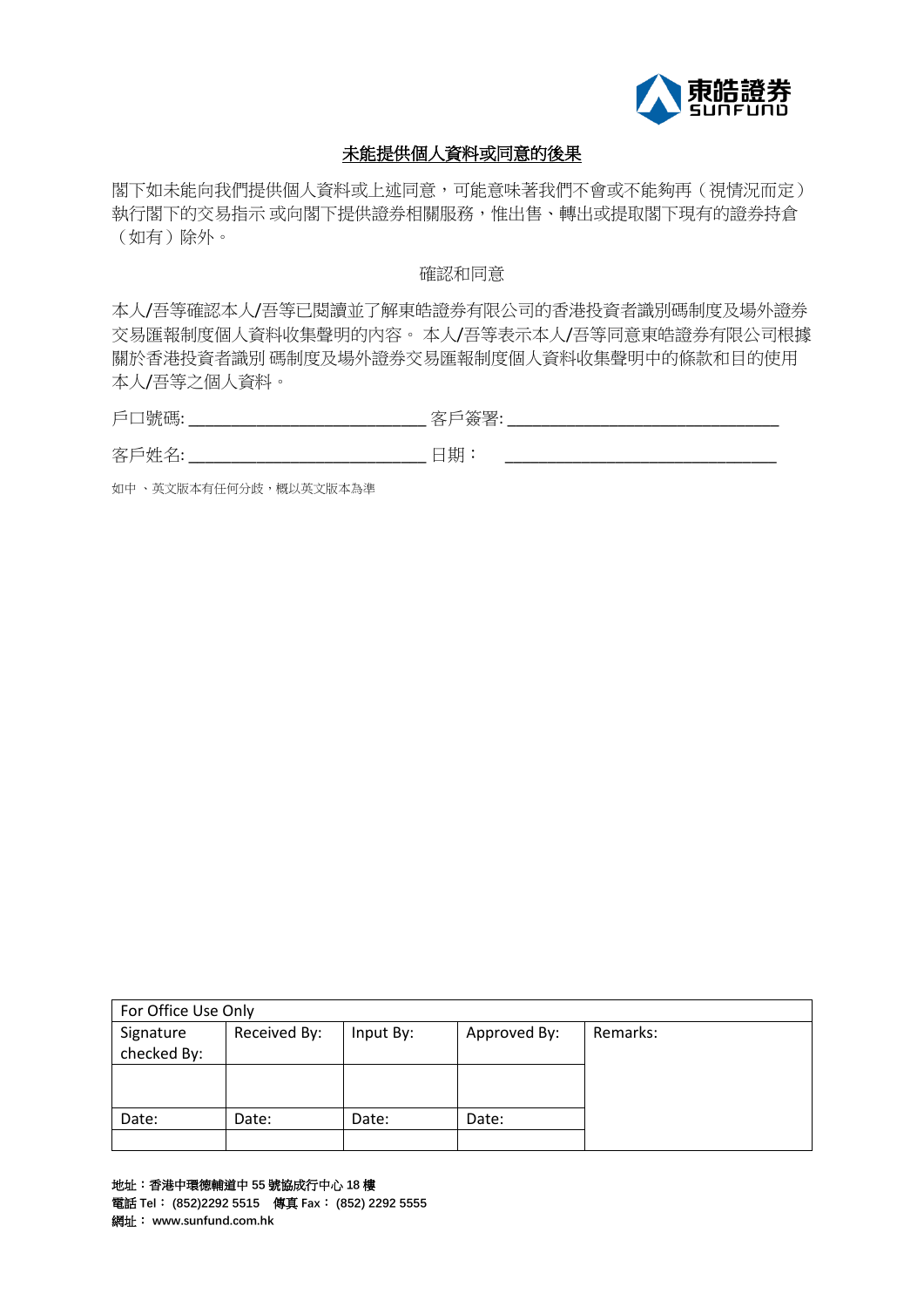

# Personal Information Collection Statement concerning Hong Kong Investor Identification Regime (HKIDR) and Over-the-counter Securities Transactions Reporting Regime (OTCR)

### **Processing of Personal Data as part of the HKIDR and OTCR**

You acknowledge and agree that we, Sunfund Securities Limited, may collect, store, process, use, disclose and transfer personal data relating to you as the account holder (including your CID and BCAN(s)) as required for us to provide services to you in relation to securities listed or traded on the Stock Exchange of Hong Kong (SEHK) and for complying with the rules and requirements of SEHK and the Securities and Futures Commission (SFC) in effect from time to time. Without limiting the foregoing, this includes –

(a) disclosing and transferring your personal data (including CID and BCAN(s)) to SEHK and/or the SFC in accordance with the rules and requirements of SEHK and the SFC in effect from time to time.

(b) allowing SEHK to: (i) collect, store, process and use your personal data (including CID and BCAN(s)) for market surveillance and monitoring purposes and enforcement of the Rules of the Exchange of SEHK; and (ii) disclose and transfer such information to the relevant regulators and law enforcement agencies in Hong Kong (including, but not limited to, the SFC) so as to facilitate the performance of their statutory functions with respect to the Hong Kong financial markets; and (iii) use such information for conducting analysis for the purposes of market oversight; and

(c) allowing the SFC to: (i) collect, store, process and use your personal data (including CID and BCAN(s)) for the performance of its statutory functions including monitoring, surveillance and enforcement functions with respect to the Hong Kong financial markets; and (ii) disclose and transfer such information to relevant regulators and law enforcement agencies in Hong Kong in accordance with applicable laws or regulatory requirements.

(d) providing BCAN to Hong Kong Securities Clearing Company Limited (HKSCC) allowing HKSCC to: (i) retrieve from SEHK (which is allowed to disclose and transfer to HKSCC), process and store your CID and transfer your CID to the issuer's share registrar to enable HKSCC and/ or the issuer's share registrar to verify that you have not made any duplicate applications for the relevant share subscription and to facilitate IPO balloting and IPO settlement; and (ii) process and store your CID and transfer your CID to the issuer, the issuer's share registrar, the SFC, SEHK and any other party involved in the IPO for the purposes of processing your application for the relevant share subscription or any other purpose set out in the IPO issuer's prospectus.

You also agree that despite any subsequent purported withdrawal of consent by you, your personal data may continue to be stored, processed, used, disclosed or transferred for the above purposes after such purported withdrawal of consent.

Note: The terms "BCAN" and "CID" used in this content shall bear the meanings as defined in paragraph 5.6 of the Code of Conduct for Persons Licensed by or Registered with the Securities and Futures Commission."